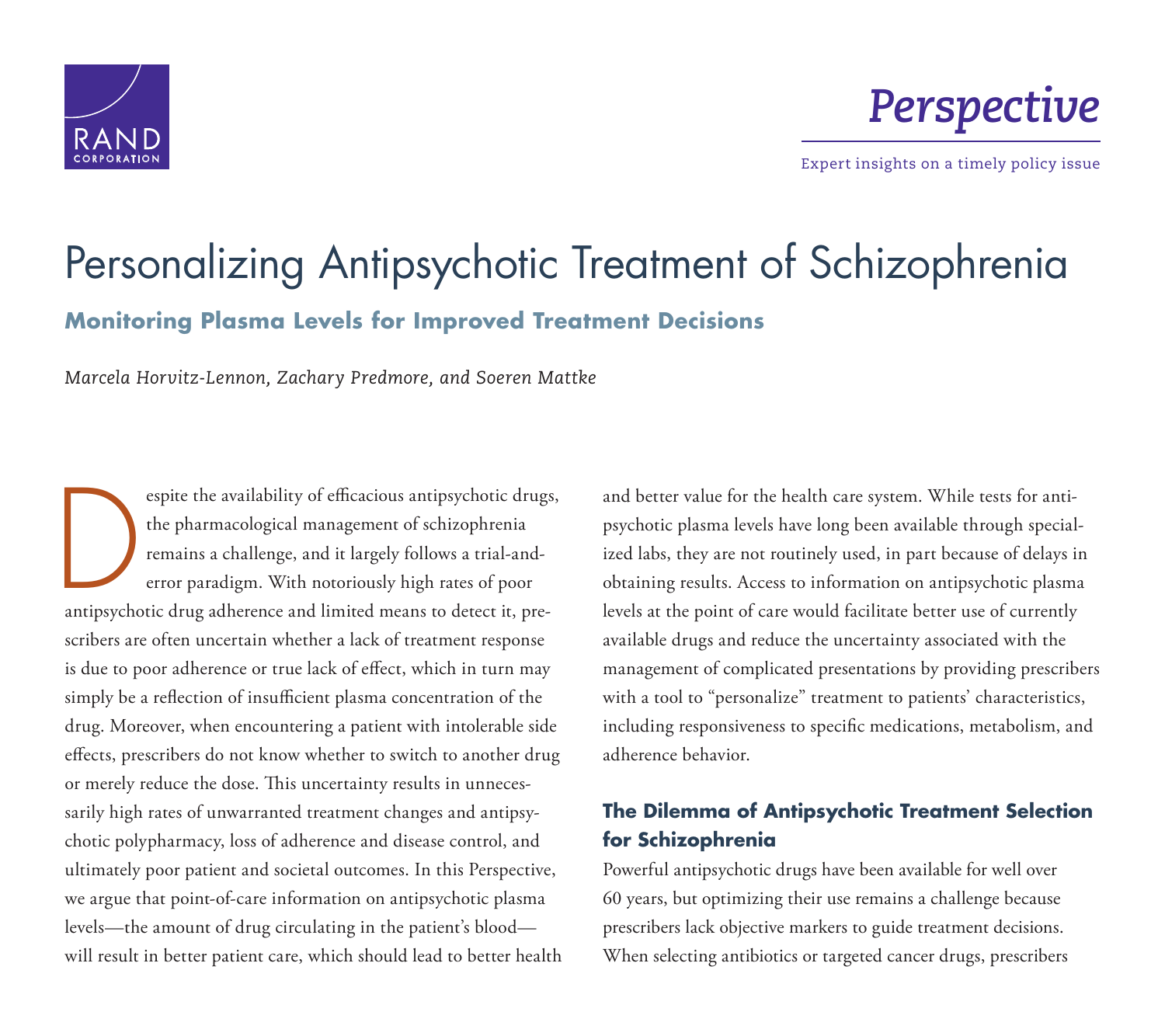can rely on biomarkers to make the right decisions, but no such markers exist to guide the selection of an antipsychotic among first-generation or more commonly used second-generation antipsychotic (SGA) drugs. When managing diabetes or hypertension, prescribers can monitor HbA1c levels and blood pressure to optimize medication management, but when managing schizophrenia, prescribers rely mainly on clinical observation and patient self-report, both subject to error. Thus, prescriber decisionmaking in the face of insufficient treatment effect or intolerable side effects is fraught with uncertainty.

Poor adherence<sup>a</sup> to antipsychotic drugs among patients with schizophrenia, worse than that seen in other chronic populations, $1,2$ compounds the challenge.<sup>3,4</sup> In the United States, about four in ten patients with schizophrenia take little or none of their prescribed antipsychotic medication.4–6

The Centers for Medicare and Medicaid Services has selected antipsychotic adherence among beneficiaries with schizophrenia as a core quality measure<sup> $7-10$ </sup> and reports, for example, that in 2013, only 58.5 percent of Medicaid patients were sufficiently adherent.<sup>11</sup> Again, prescribers largely rely on error-prone inputs (their own observations and patient self-report) to learn about problems with adherence, because gathering information with more-accurate approaches, such as electronic medication monitors, is resource intensive.<sup>12-14</sup>

Thus, when faced with a patient who is exhibiting uncontrolled psychotic symptoms despite ongoing treatment, prescribers are typically unable to discern the true cause. Is the current dose

subtherapeutic (i.e., pharmacokinetic or other factors leading to the rapid metabolism of the drug), and therefore a higher dose might be effective? Is the patient not taking the drug as prescribed? Or is it true treatment failure (i.e., the patient is adherent and the dose sufficient but the drug ineffective)?

A similar dilemma exists for patients with adequate treatment response but intolerable side effects. Are the side effects related to the patient metabolizing the drug slowly, thus leading to high plasma levels, which would point to dose reduction as the best course of action? Or does the patient simply not tolerate the drug at a dose necessary for clinical effect?

The prevailing paradigm of prescriber decisionmaking has been described as "trial and error"15 because the best course of action is only clear for two subsets of patients: those in the upper left and those in the lower right segment of Figure 1. For the remaining patients—an estimated 40 percent—clinical presentation alone does not provide a solid basis for decisionmaking (see Figure 1).

Faced with uncertainty or after erroneously inferring lack of effectiveness, prescribers may resort to antipsychotic prescribing that is not guideline-concordant, such as polypharmacy and high dosing.21,22 Others may switch drugs prematurely—that is, without instituting such adherence interventions as long-acting injectable antipsychotics or dose changes that will optimize the treatment or make it more tolerable.23,24 Or if a switch is warranted because of true treatment failure, prescribers rarely switch to clozapine, a highly effective but vastly underused second- or third-line drug.<sup>17,21</sup>

Although new antipsychotic drugs have expanded the armamentarium for the treatment of schizophrenia, there have been no breakthroughs that ensure treatment response and tolerability for all patients, or at least predictability of response and tolerability.

<sup>&</sup>lt;sup>a</sup> We use the term *adherence* broadly to refer both to the percentage of time a patient takes antipsychotic drugs (typically assessed with such measures as medication possession ratio) and to the duration of time from initiation to discontinuation of a specific antipsychotic, also referred to as *persistence*.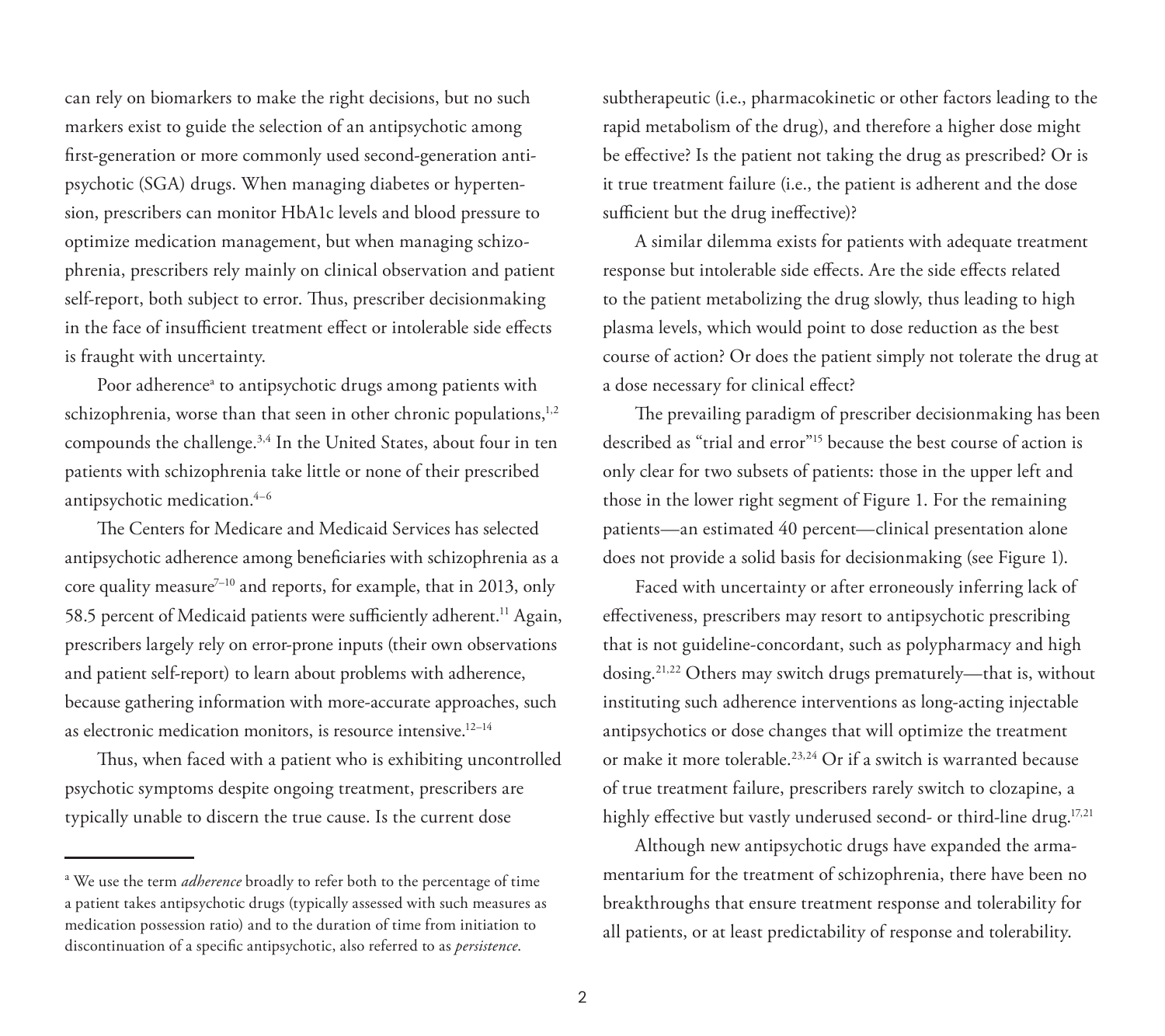#### **Figure 1 Percentage of Patients in Each Potential Response and Tolerability Category, with Most Adequate Course of Action**



SOURCE: Authors' estimates based on the Clinical Antipsychotic Trials of Intervention Effectiveness study's rates of discontinuation due to inefficacy (median of 25 percent across the study drugs) and side effects (median of 15 percent),<sup>16</sup> as well as studies on prevalence of treatmentresistant schizophrenia, with rates ranging between 20 and 48 percent and a median of approximately 33 percent.17–20 **RAND** *PE174-1*

# **The Trial-and-Error Approach Leads to Poor Outcomes**

As with many chronic diseases, the inadequate management of patients who are not responding well to treatment has substantial negative implications. Conversely, controlling psychotic symptoms quickly and decisively shortens acute psychotic episodes, avoiding immense patient and family suffering.<sup>25,26</sup>

In first-episode schizophrenia, longer duration of untreated psychosis can significantly impact short- and long-term prognosis.27–31 In chronic schizophrenia, each relapse contributes additional illness-related disability and complicates ensuing treatment efforts.32,33 Paraphrasing a slogan from cardiology, where prompt treatment of acute myocardial infarctions is summarized as "time is muscle," the cumulative effects of delays in implementing optimal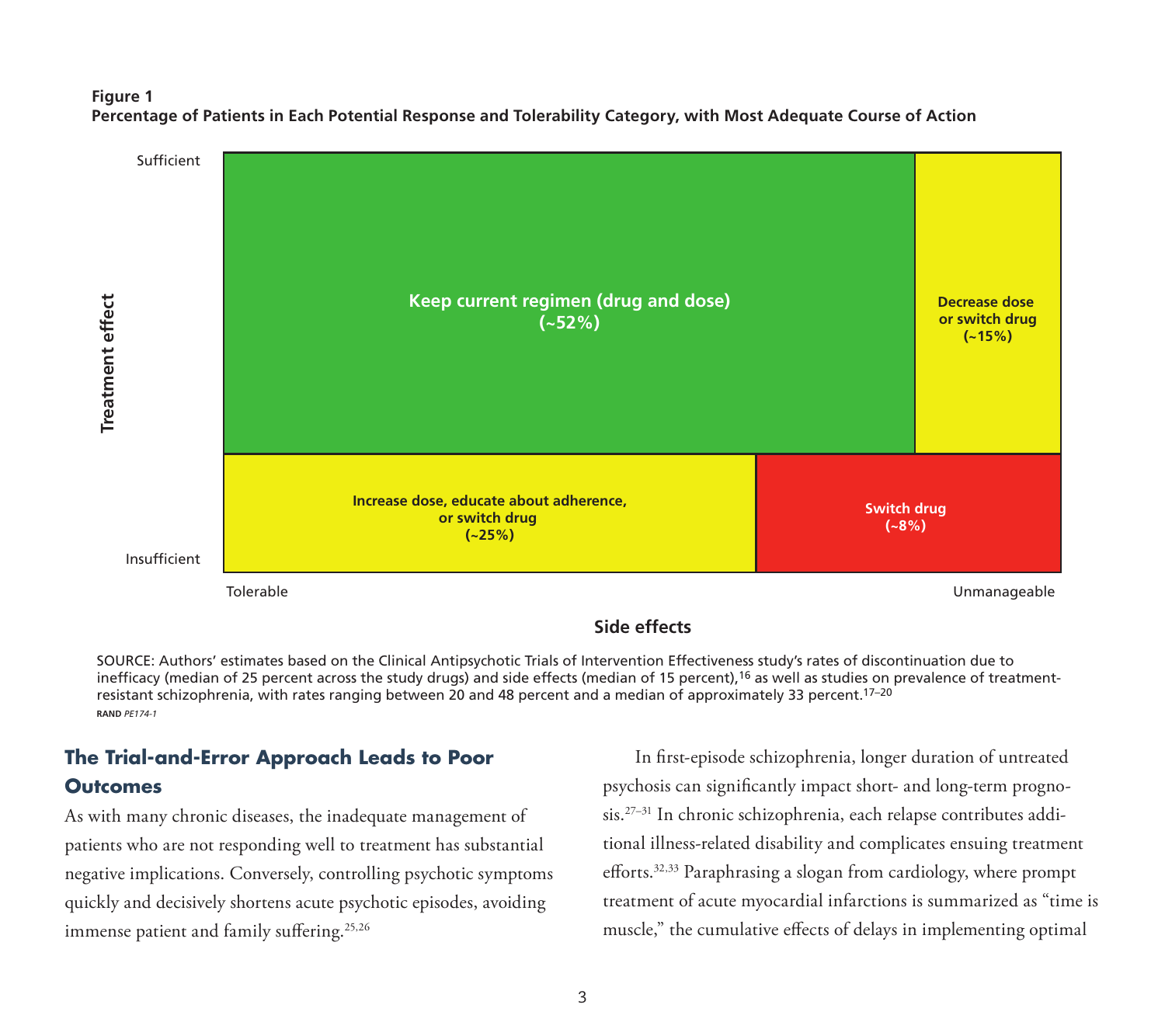treatment in the care of patients with schizophrenia may be summarized as "time is function."

Patients with uncontrolled psychosis have a greater likelihood of poor treatment adherence, substance use, and suicidal behavior, as well as worse physical health outcomes (e.g., Novick, Haro, Suarez, et al. [2010]<sup>34</sup>). Poor social outcomes include decreased productivity for patients and their immediate caregivers, homelessness, victimization, and involvement in crime and the criminal justice system.<sup>42</sup> These poor outcomes exact a heavy economic toll on payers and society. For example, patients with acute psychotic exacerbations have health care costs between two and six times higher than well-controlled patients.<sup>35-37</sup>

Poor antipsychotic adherence is an important contributor to those excess health care costs: Nonadherent patients are nearly three times as likely as adherent patients to require a psychiatric hospitalization (34.9 percent versus 13.5 percent).<sup>5</sup> A 2008 study estimated that better adherence could save \$106 million (in 2005 U.S. dollars) by reducing psychiatric hospital admissions by 12.3 percent.<sup>38</sup> Additionally, most of the direct costs associated with social services and the criminal justice system are incurred by or on behalf of patients who are not doing well.39,40 In the United States, where criminal justice system costs are typically borne by state governments, states would be able to save more than \$320

*To improve on the trial-and-error treatment paradigm, prescribers need actionable information to help them manage patients with poor response or tolerance to antipsychotic treatment.* 

per patient per year in direct non–health care costs if patients with schizophrenia had better symptom control.<sup>23</sup> (For more on the costs of schizophrenia, see Text Box 1.)

## **Better Decision Support Is Needed to Bridge the Gap**

To improve on the trial-and-error treatment paradigm, prescribers need actionable information to help them manage patients with poor response or tolerance to antipsychotic treatment. *Knowledge of these patients' antipsychotic plasma levels would reduce uncertainty about the root cause of complicated treatment courses, providing prescribers with objective evidence on which to base their clinical decisionmaking*.

Plasma levels are routinely used to guide treatment in other areas of medicine, particularly for drugs that have a narrow therapeutic index or a therapeutic window (e.g., anticoagulants, immunosuppressants). Examples of psychiatric drugs falling into those categories in psychiatry are lithium, a mood stabilizer, and nortriptyline, a tricyclic antidepressant. Although assays are available for antipsychotics, plasma level monitoring (PLM) is rarely used to inform the management of patients with schizophrenia with a complicated treatment course,58,59 despite published recommendations<sup>60,61</sup> and support from leading researchers (see Text Box 2).

Reasons for the low utilization of PLM include logistical constraints and questions about the strength of the evidence on its utility.

#### **Low Utilization of PLM: Logistical Constraints**

Survey evidence from the United Kingdom suggests that poor access limits use of PLM. In one survey in which 181 psychiatrists with an average of 17.6 years of experience were asked about their views on therapeutic drug monitoring, a term that is oftentimes used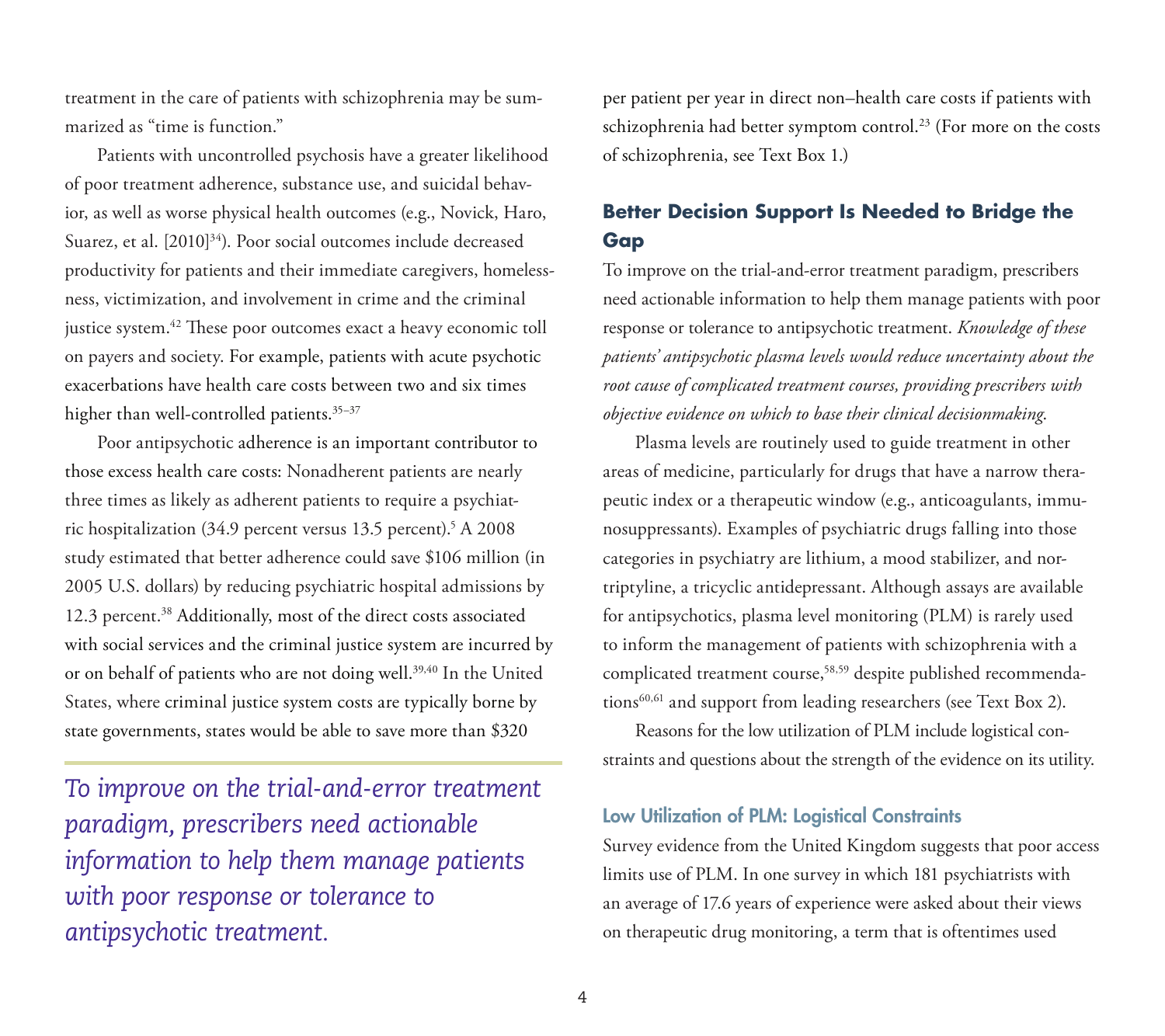## **Text Box 1: The Burden of Schizophrenia**

Despite its relatively low prevalence (roughly seven cases per  $1,000$  persons<sup>41</sup>), schizophrenia is associated with a large burden of disease as a result of its early age at onset, chronic course, significant disability, and premature mortality.<sup>42-45</sup> It is a serious mental illness identified in all populations and cultures<sup>46</sup> and characterized by profound disturbances of thought and perception.47 A U.S. study conducted in the early 2000s found that patients with schizophrenia die approximately 25 years earlier than age- and sex-adjusted peers.<sup>48</sup> While suicide and accidents play an important role, roughly 60 percent of the excess mortality is due to chronic medical conditions, with cardiovascular diseases accounting for more than half of this excess risk.<sup>49,50</sup>

The cost of schizophrenia, including direct costs of medical and social services and the indirect cost of economic burden, 51,52 is significant wherever it has been assessed.<sup>53-55</sup> In the United States, the overall annual cost of the illness was estimated to be close to \$85 billion in 2015 dollars (see Figure 2).<sup>56,57</sup>

While about half of that amount was accounted for by indirect costs, with mean per-patient costs estimated at \$29,589 in 2015, one-third was accounted for by direct health care costs, with mean per-patient costs estimated at \$20,768 in 2015; the remainder was accounted for by social services costs.<sup>56,57</sup> Direct health care costs include both insurance payments and out-of-

interchangeably with PLM, 83 percent of the sample agreed that "if [PLM] for antipsychotics was readily available, I would use it."<sup>68,69</sup> Another survey of 105 psychiatrists corroborates this finding, show-

#### **Figure 2 Overall Annual Costs of Schizophrenia in the United States**



SOURCE: Data from Wu, Birnbaum, and Shi (2006) and Halfhill (2015).56,57 NOTE: 2002 dollars were inflated to 2015 dollars using the Consumer Price Index. **RAND** *PE174-2*

pocket spending by patients.<sup>56</sup> Direct non–health care costs include spending by "law enforcement, homeless shelters, and research and training related to schizophrenia."56 Indirect costs consist of losses in productivity in four categories: greater likelihood of unemployment, decreased productivity at work, early death from suicide, and additional time spent providing care by family members.<sup>56</sup>

ing 85-percent support for the same statement.<sup>69</sup> Samples commonly have to be sent to specialty labs, and the results are then typically available only days, if not weeks, later. This is a significant hin-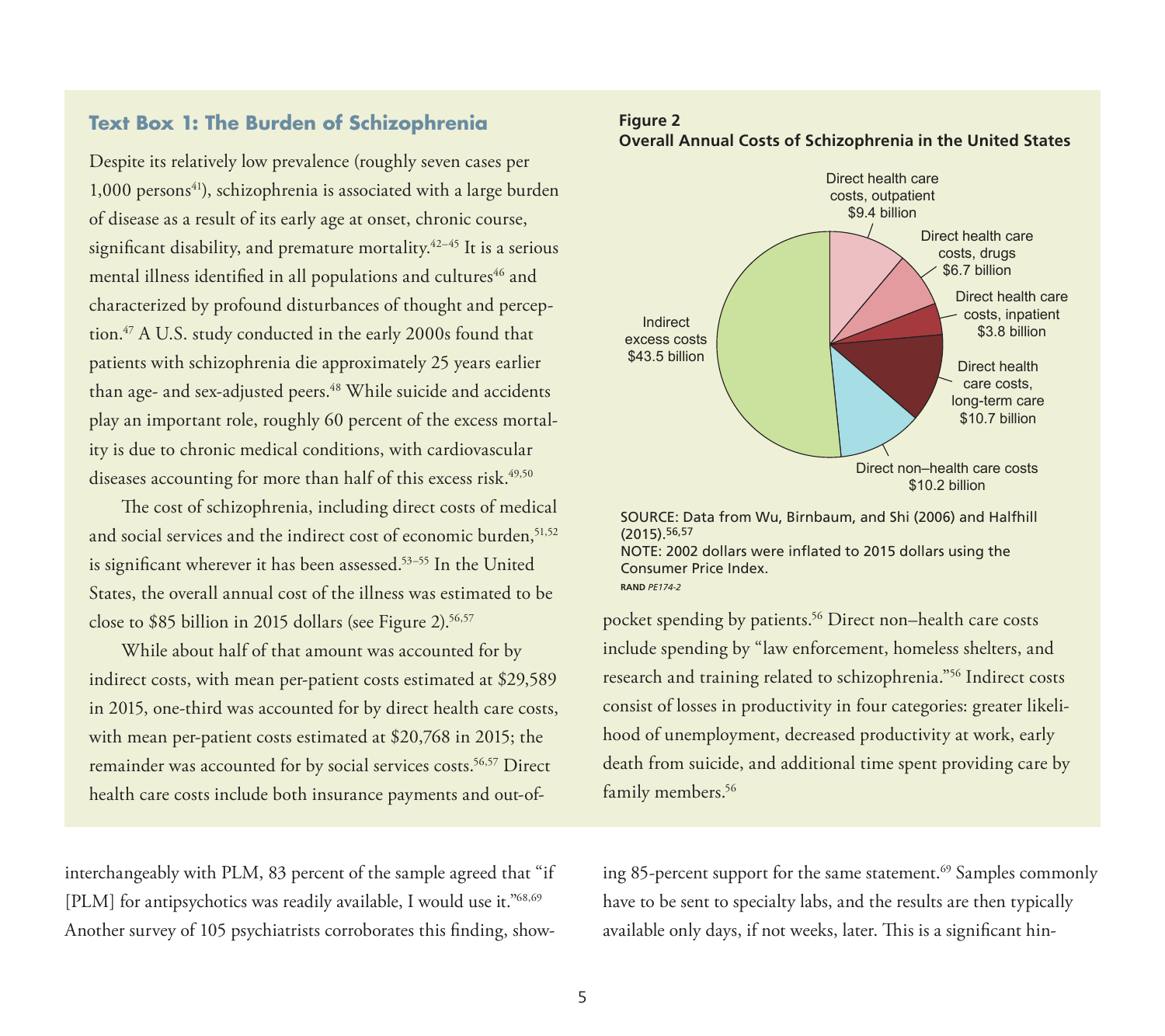## **Text Box 2: Expert Views on Plasma Level Monitoring**

We interviewed four leading experts in antipsychotic drug management about their views on PLM: Dr. Christoph Hiemke, a professor of neurochemistry and author of a 2011 German consensus clinical guideline on the use of PLM in psychiatry;<sup>60</sup> Dr. Oliver Howes, a psychiatrist based at the Institute of Psychiatry at King's College London, where he directs a service for refractory psychoses, and whose research focuses on the causes and treatment of psychosis;<sup>62</sup> Dr. John Kane, a psychiatrist researcher with considerable expertise in clinical schizophrenia research and co-author of a review of studies of nonclozapine SGA plasma levels published up to 2012;<sup>58</sup> and Dr. Paul Perry, a pharmacist researcher with expertise in clinical psychopharmacological research and author of several studies of antipsychotic plasma levels.63 In the view of all four experts, plasma levels

drance, because a delay in adjusting an ineffective or poorly tolerated antipsychotic regimen can significantly impact adherence, treatment course, and prognosis. Moreover, for nonadherent patients, a delay in learning about an undetectable level may translate into an inability to prevent further deterioration and need for acute care. If PLM were available at the point of care, prescribers would be able to react immediately and reduce the likelihood of poor outcomes.

#### **Low Utilization of PLM: Doubts About Utility**

Prescriber reluctance to use PLM may also stem from concerns about the utility of plasma levels to assess adherence, risk of toxicshould be widely used to assess adherence and toxicity, and also to assess likelihood of clinical effect in patients treated with the antipsychotics for which adequate evidence exists.<sup>64-67</sup> Dr. Howes regularly uses PLM to manage patients deemed treatment refractory, based on the view—shared by the other three experts—that plasma levels are very useful as a reliable means of assessing adherence.64–67 He stated, "It's surprising how there's been relatively little research into this. People have used lots of other ways of dealing with adherence, mostly pill counts and questionnaires, which we know are quite unreliable, and yet we have a means that is actually telling you quite precisely what's going on and there are still some issues that you need to consider, but it won't lie, and yet we use it remarkably little. I'm fortunate in my service that we are set up to do these levels. I know in many clinical settings it's not so easy, which is one of the reasons why people don't do it as much."66

ity, and likelihood of therapeutic effect. We briefly summarize the evidence to speak to those concerns.

*Use of PLM to assess adherence.* There is substantial evidence that antipsychotic dose correlates with plasma levels, and the interpretation that an undetectable plasma level implies nonadherence, at least in the few days before the test, is incontestable. Recently published studies have augmented a body of research published up to 2012.58 A systematic review published in 2013 that included ten studies published between 1997 and 2009 found that patients with higher daily oral doses of olanzapine, a commonly prescribed SGA, had higher plasma concentrations of the drug.<sup>70</sup> Similarly, a study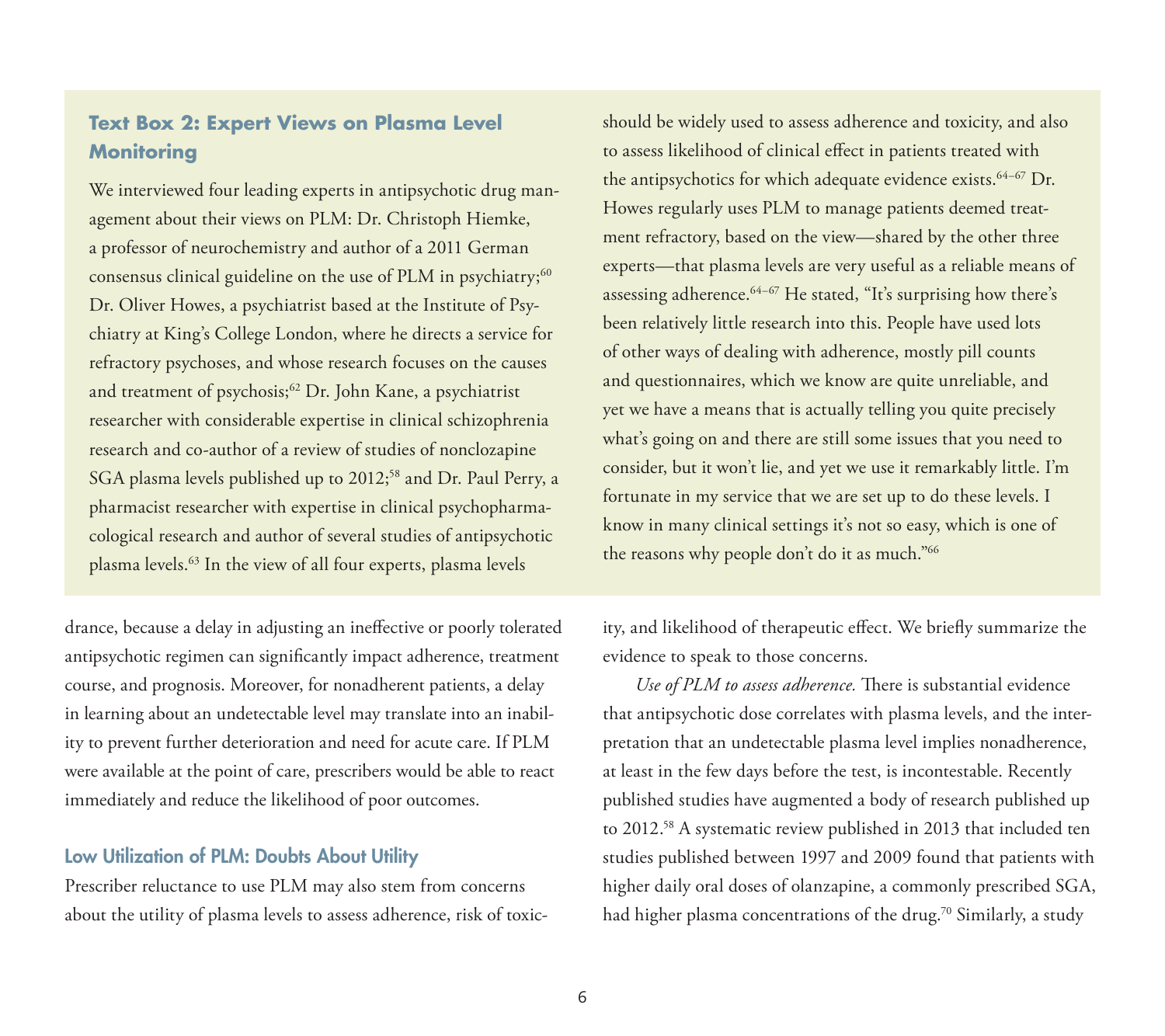published in 2014 that used mass spectrometry to measure plasma levels of paliperidone, another SGA, found that a higher daily dose was associated with higher plasma concentration of the drug. Although plasma levels reflect only recent adherence behavior, they provide a more objective tool to assess adherence relative to the notoriously unreliable methods typically used in routine care (e.g., asking the patient, pill counts).<sup>14</sup>

*Use of PLM to assess risk of toxicity.* In two studies from the United Kingdom, eight out of ten psychiatrists surveyed stated that plasma monitoring would help "minimize the risk of toxicity."68,69 Plasma levels may be particularly useful for antipsychotics with dose-dependent risks—especially clozapine, given the drug's risk for seizures above a certain plasma level.<sup>71,72</sup>

*Use of PLM to predict therapeutic effect.* The scientific evidence supporting the use of PLM to assess likelihood of therapeutic effect and as a guide for dose titration is not as well developed. There is good evidence for a relationship between plasma levels and clinical effect for haloperidol,<sup>73</sup> perphenazine,<sup>74</sup> and clozapine<sup>75</sup>—all three having empirical evidence supporting the existence of a therapeutic range.<sup>67,73-75</sup> However, with the possible exception of haloperidol, these drugs are infrequently used in the industrialized world,<sup>76,77</sup> and less evidence exists for the commonly used SGAs. A review of 11 studies of variable methodological quality published up to April 2012 that examined the association between nonclozapine SGA plasma levels and clinical response in acute psychosis concluded that the evidence was mixed for this association.<sup>58</sup> However, the authors noted that the study with the best methodological design suggested that a plasma level–response association exists for olanzapine.58 Recent studies have augmented the evidence base. A 2013

review that included ten studies published between 1997 and 2009 reported agreement that a minimum plasma level of olanzapine of 20 nanograms per milliliter (ng/mL) was necessary for therapeutic effect. However, the studies differed in their findings for the maximum safe therapeutic level (between 40 and 80 ng/mL).<sup>70</sup> A 2014 study found that higher plasma levels of paliperidone were associated with improved symptom scores, as assessed with the Positive and Negative Syndrome Scale; however, the fact that scores worsened when plasma levels were too high is suggestive of the existence of a therapeutic window.78

The relative immaturity of this evidence has affected prescribers' views about PLM. The survey studies already referenced found that 66 percent and 63 percent of psychiatrists considered the scientific evidence for the relationship between therapeutic effect and plasma levels of risperidone and olanzapine, respectively, to be weak.<sup>68</sup>

The four experts (see Text Box 2) agreed that clozapine was the SGA with the strongest evidence in support of using plasma levels to assess likelihood of therapeutic effect and that further research is needed to expand the depth and breadth of the evidence on the relationship between plasma levels and clinical effects.<sup>64-67</sup>

*Although plasma levels reflect only recent adherence behavior, they provide a more objective tool to assess adherence relative to the notoriously unreliable methods typically used in routine care (e.g., asking the patient, pill counts).*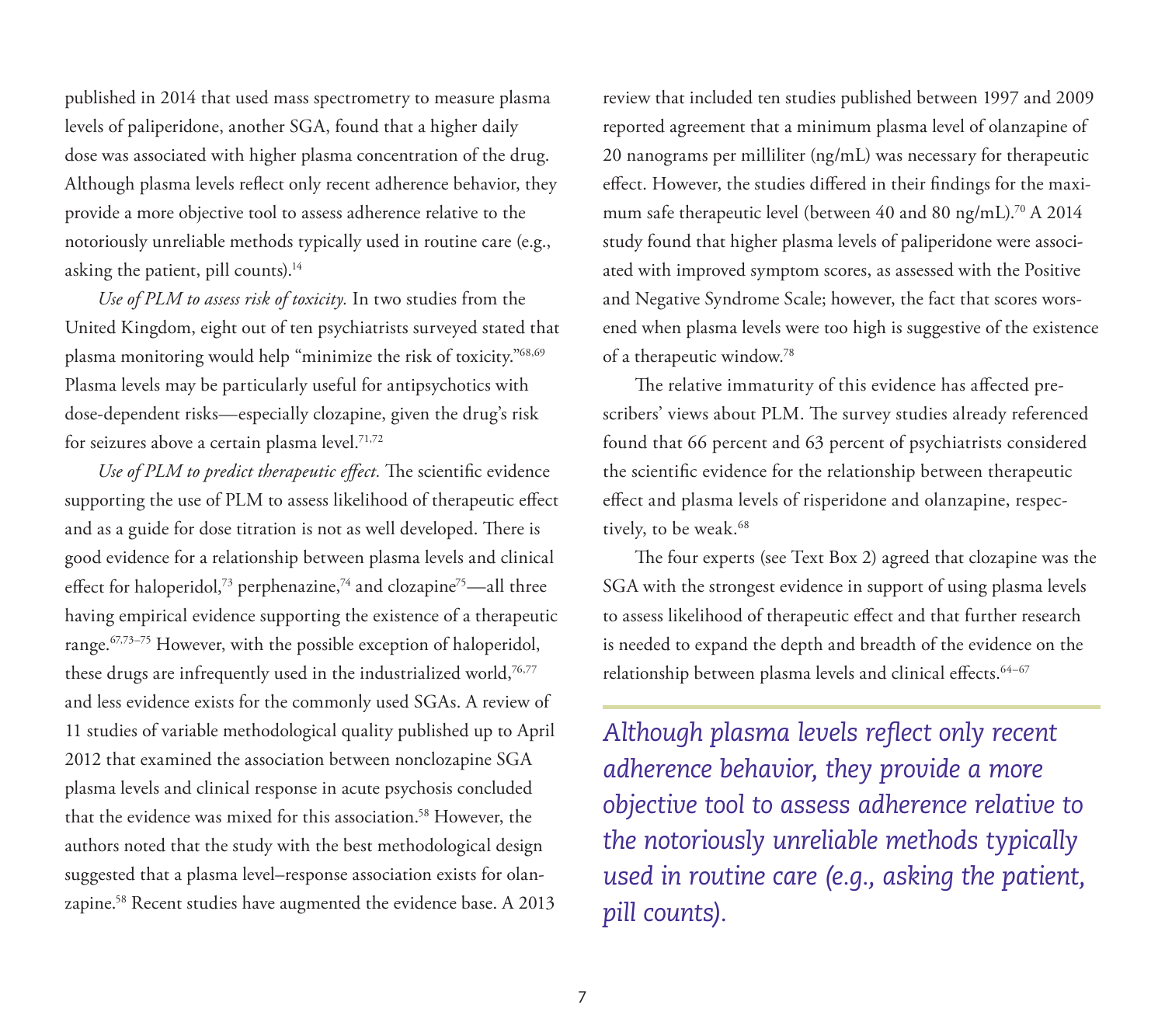#### **The Future of Antipsychotic Treatment**

Our four experts agreed that a technology for the assessment and rapid reporting of plasma levels at the point of care would be a welcome development.64–67 Such a tool would expand access to PLM to practices lacking laboratory services and increase the actionability of the results. As pointed out by Dr. Kane, launching a point-ofcare PLM tool would need to be coupled with a robust effort aimed at educating prescribers on the uses and benefits of the tool to improve its reach and ultimate impact.<sup>64</sup>

With the availability of a point-of-care PLM tool, the schizophrenia treatment paradigm would shift from trial and error to personalized medicine for the approximately 40 percent of patients with complicated courses of treatment (see Figure 1).<sup>62,64</sup> The pointof-care tool would allow prescribers to make antipsychotic dosing and switching decisions for this large group of patients based on their responsiveness to specific medications, metabolism, adherence behaviors, and other individual characteristics.

Dr. Kane also expressed confidence that "the pharmaceutical industry and academia will respond by doing more studies and create more needed information" once prescribers have easier access to ascertaining their patients' plasma levels.<sup>64</sup>

*With the availability of a point-of-care PLM tool, the schizophrenia treatment paradigm would shift from trial and error to personalized medicine for the approximately 40 percent of patients with complicated courses of treatment.*

#### **Insufficient Response but Tolerable Side Effects**

Information on plasma levels would allow prescribers to determine whether the approximately 25 percent of patients in the category highlighted in the bottom left of Figure 3 have a poor response because of pharmacokinetic and other factors lowering plasma levels, nonadherence, or true treatment failure.<sup>62</sup> Although plasma levels cannot be used to differentiate between partially adherent patients and those whose levels are low as a result of pharmacokinetic factors, they are a valuable addition to other evidence that may be used to identify the correct causal mechanism.

The literature does not provide much guidance on the relative significance of each of these mechanisms, but prevalence estimates of treatment failure (with a minimum at approximately 10 per $cent^{17-20}$ ) and poor adherence (with a minimum at approximately 20 percent $^{\text{2}}$ ) suggest that these are the largest contributors. $^{\text{b}}$ 

#### **Low Plasma Levels**

In this scenario, pharmacokinetic factors (drug-drug interactions) or the patient's rapid metabolism cause plasma levels to be lownormal or subtherapeutic even when the antipsychotic dose and the patient's adherence are adequate.79,80 As long as the patient is not exhibiting intolerable side effects, the prescriber would be well advised to gradually increase the dose to a range where treatment response is more likely.<sup>81</sup>

 $^{\rm b}$  We note that, in the literature, the estimates of treatment failure on treatment-resistant schizophrenia apply to patients in both the tolerable and unmanageable bottom cells of Figure 3, while the estimates of poor adherence apply only to the tolerable bottom cell (highlighted in yellow).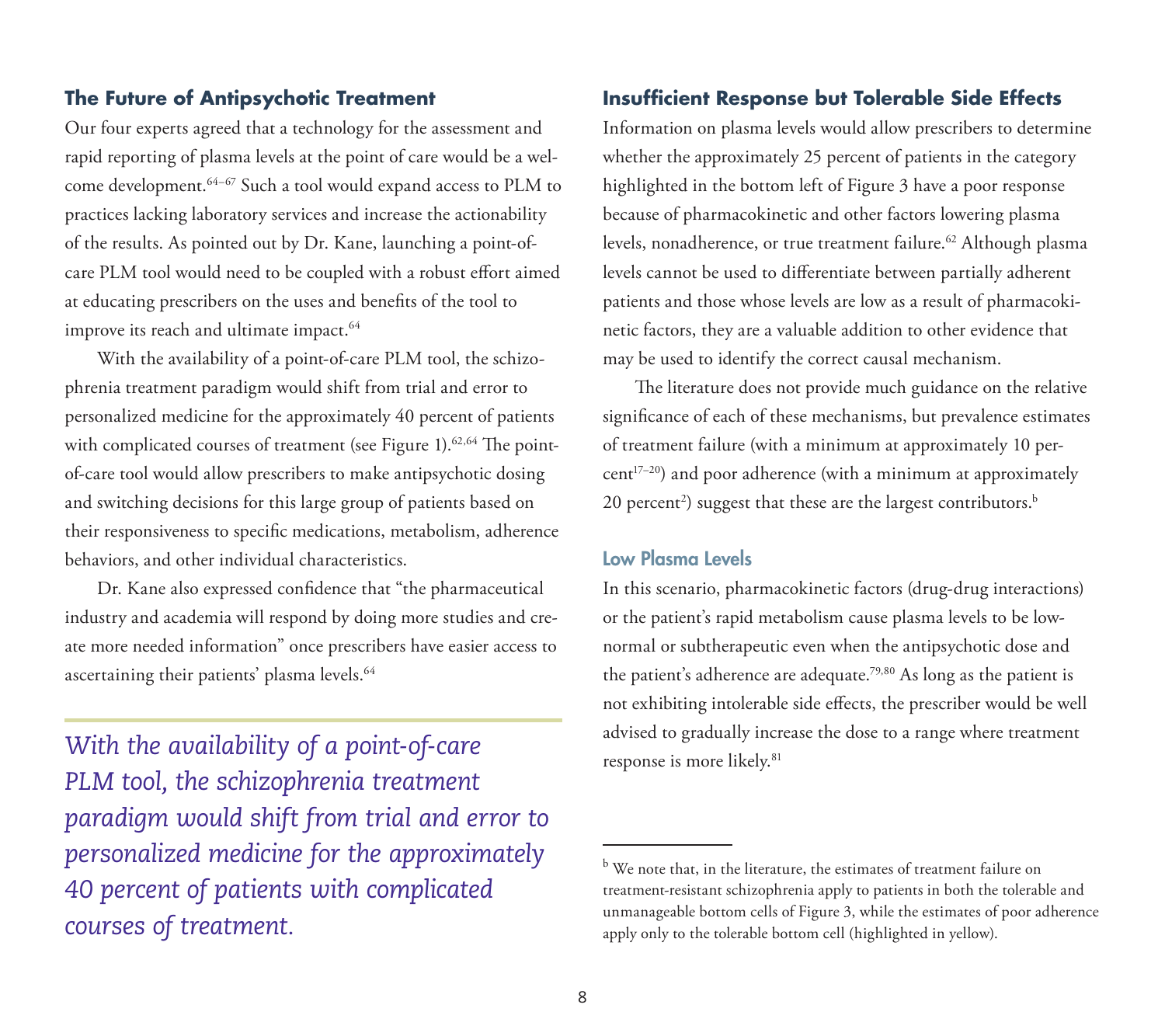#### **Figure 3 Patients with Insufficient Treatment Effect and Tolerable Side Effects**



#### **RAND** *PE174-3*

#### **Poor Adherence**

In this scenario, poor adherence causes plasma levels to be subtherapeutic or undetectable (see Text Box 3 for a sample scenario). Once the prescriber is able to determine that this is not the result of pharmacokinetic or other factors, the priority for the prescriber would be to engage the patient in a discussion on reasons for poor adherence and its risks, followed by the implementation of basic pro-adherence interventions (e.g., consolidating doses, instituting reminders). The prescriber may also consider more-complex

### **Side effects**

evidence-based interventions, such as long-acting injectable antipsychotic drugs,<sup>82</sup> medication management programs that use technology to remind patients to take their medication,<sup>83</sup> and financial incentives.<sup>84</sup>

#### **True Treatment Failure**

In this scenario, the patient has been on the antipsychotic drug for at least four to six weeks, the dose is adequate or even high, and plasma levels are high-normal or supratherapeutic.<sup>18,85</sup> The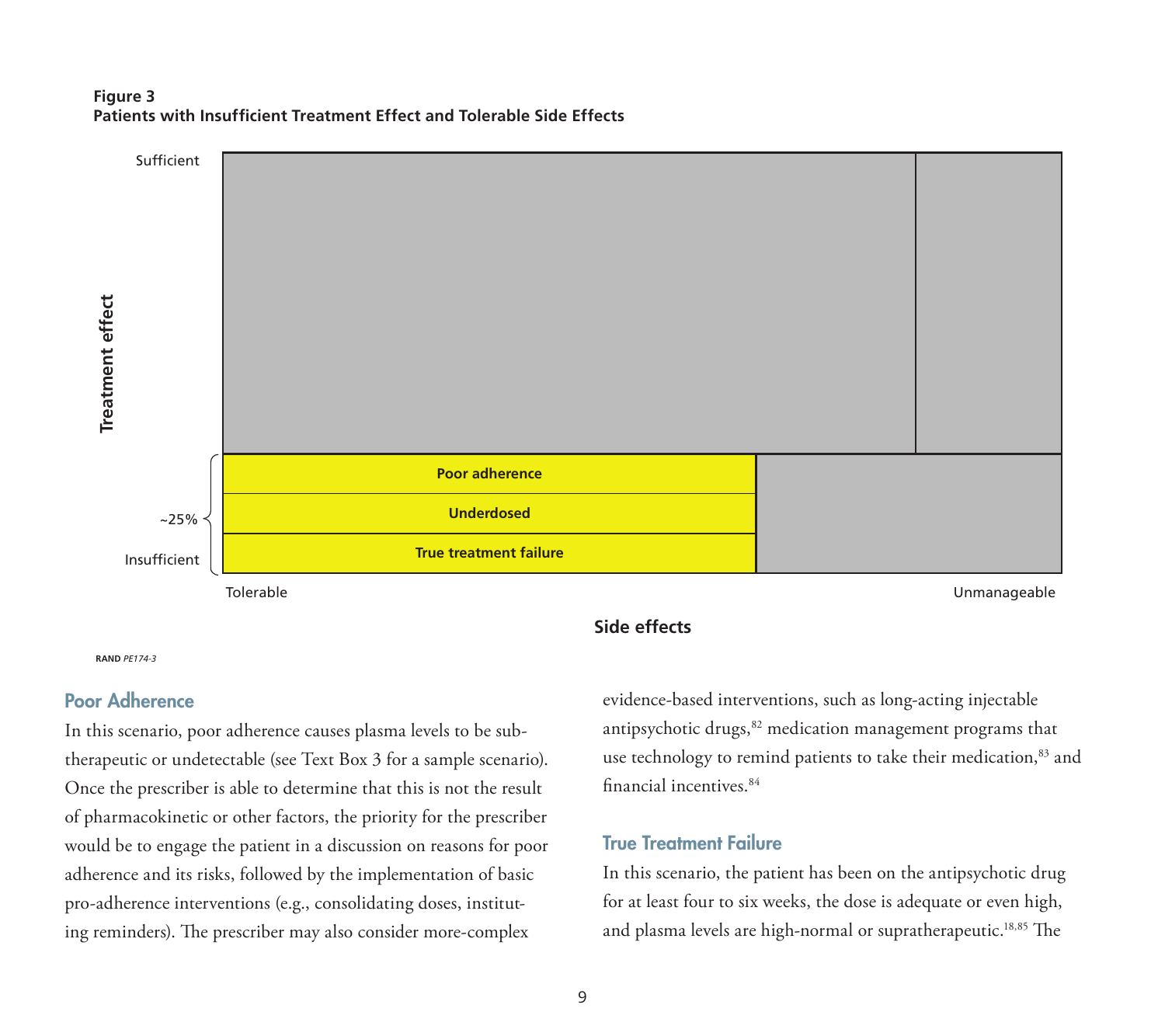## **Text Box 3: Acutely Psychotic Patient Presents to the Emergency Department**

The patient is a 50-year-old man with chronic schizophrenia brought to the emergency department (ED) with an acute psychotic exacerbation, a presentation that is by now familiar to the ED staff because this is his third visit in the past year. The electronic health record indicates that he is an active patient at an affiliated outpatient clinic, where he had been noted to be increasingly psychotic for the previous month. The record

appropriate course of action is to switch the patient to another antipsychotic drug. According to the guidelines, if the patient has failed two or more drugs, the prescriber should consider a switch to clozapine (unless contra-indicated).

#### **Treatment Response but Intolerable Side Effects**

Information on plasma levels would allow prescribers to determine whether the approximately 15 percent of patients in the category highlighted in the top right of Figure 4 have side effects because of pharmacokinetic and other factors increasing plasma levels or because of absolute intolerance to the drug. There is insufficient guidance in the literature to provide approximate estimates of the relative contributions of these mechanisms.

#### **High Plasma Levels**

In this scenario, drug-drug interactions or the patient's poor metabolism cause plasma levels to be too high even when the dose is adequate.<sup>86–88</sup> In this setting, the prescriber would have a clear

notes a recent dose increase of risperidone, followed two weeks later by the addition of aripiprazole; the record also notes that he reports to be adherent to both. At the ED, the point-of-care tool registers an undetectable plasma level for both drugs. The patient is admitted and responds well to oral risperidone and is started on the long-acting injectable version of the drug prior to discharge. He is discharged after it has been determined that he tolerates the long-acting injectable well.

rationale to gradually decrease the dose of the antipsychotic while evaluating the patient's mental status and side effects, a strategy that might improve tolerability and enable a trial of adequate duration. (See Text Box 4 for a sample scenario.)

#### **High Sensitivity to the Drug**

In this scenario, patients exhibit intolerable side effects as a result of sensitivity to the antipsychotic drug even when their plasma levels are within or below range.<sup>58</sup> In this setting, the appropriate clinical decision is to switch the patient to a different antipsychotic drug.

#### **Summary: Personalized Antipsychotic Treatment**

In sum, based on the well-supported application of PLM for assessing adherence and toxicity, and its narrower yet valuable application for assessing likelihood of therapeutic effect, point-of-care access to plasma level information has the potential to significantly improve disease management decisions and quality of care delivered to patients with schizophrenia. Although the patients who would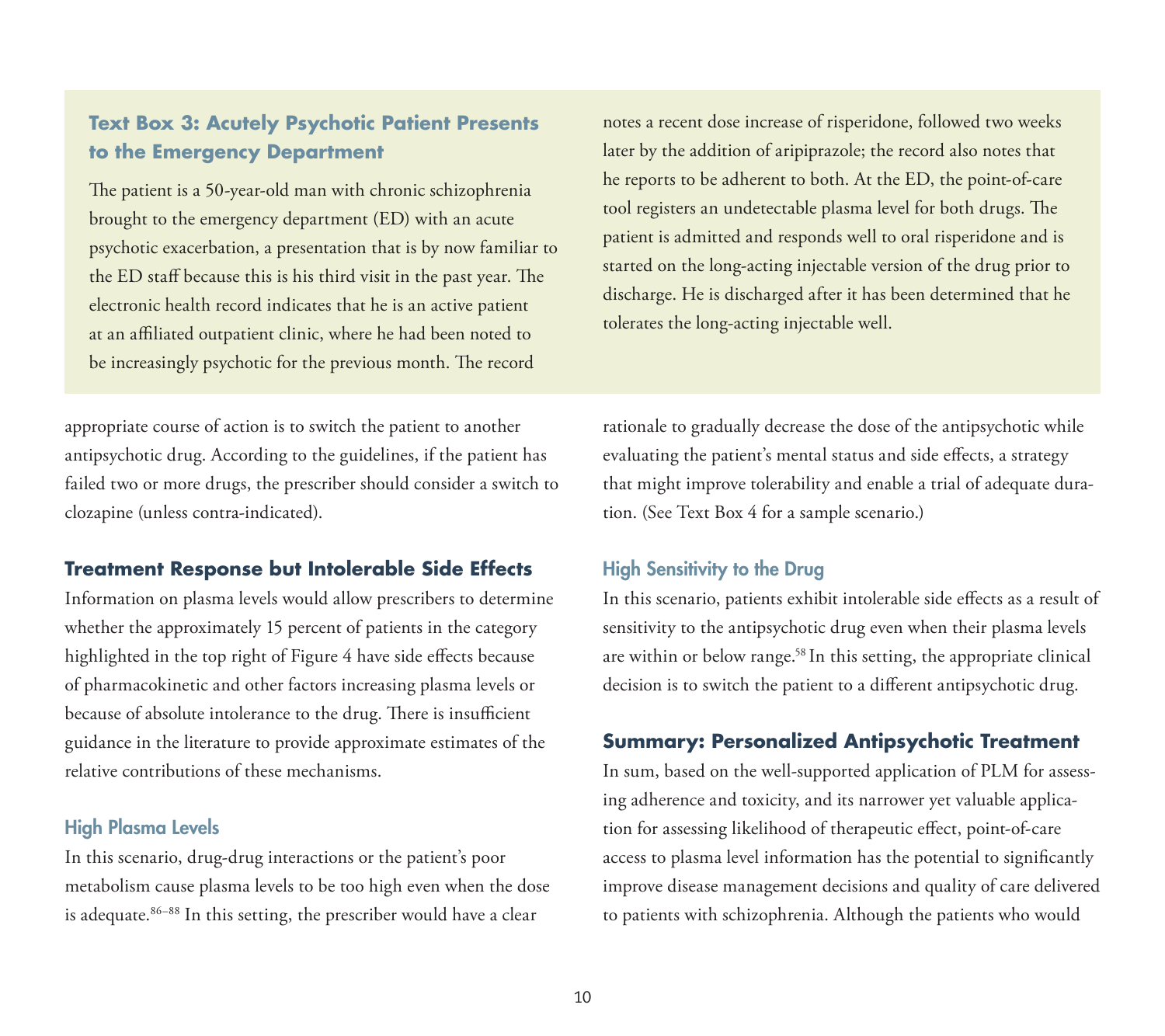#### **Figure 4 Patients with Sufficient Treatment Effect but Unmanageable Side Effects**



## **Text Box 4: Well-Controlled Patient Presents to the Office with Disturbing Side Effects**

The patient is a 25-year-old male with recent onset schizophrenia who has done very well since he started antipsychotic medication. However, he presents to the office complaining of akathisia. The prescriber wants to confirm that akathisia is in fact a side effect of the prescribed antipsychotic and that there is room for dropping the dose without compromising the patient's response. After the point-of-care tool registers a high plasma level of the drug, the prescriber reassures the patient that the symptoms are likely related to his liver removing the medication too slowly, which leads to an accumulation of the medication in his body. The prescriber reduces the dose and monitors closely the side effect and the patient's mental status.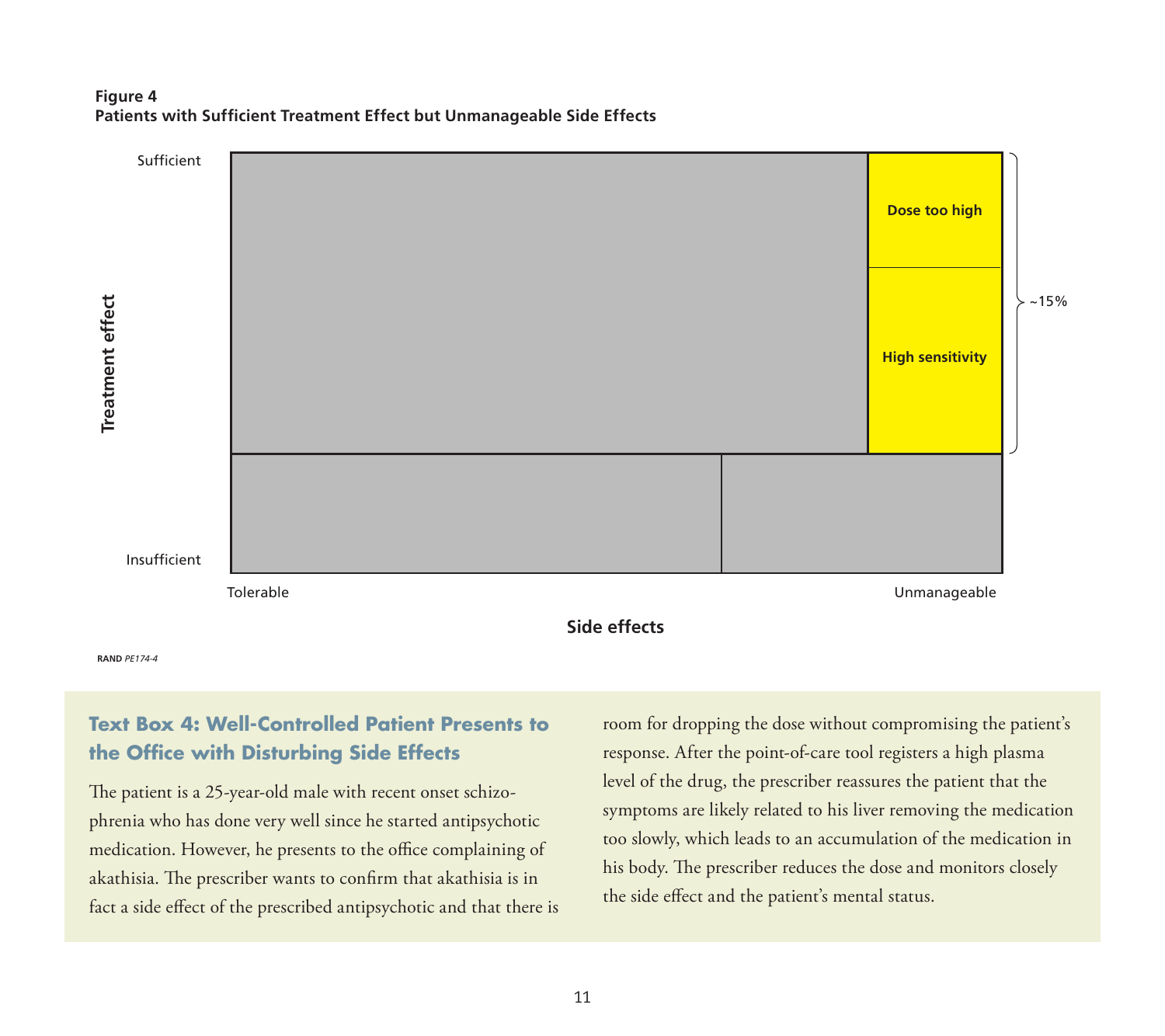*In light of the serious consequences of unsuccessful treatment, the value of having rapid access to information that may be used to reorient the treatment cannot be overstated.*

be most evidently helped by this resource are those exhibiting poor symptom control or intolerable side effects, such a tool might also be helpful for other scenarios. For example, it would allow prescribers to make downward dose adjustments for treatment responders whose high plasma levels are not yet causing intolerable side effects.

In light of the serious consequences of unsuccessful treatment, the value of having rapid access to information that may be used to reorient the treatment cannot be overstated. Timely knowledge of antipsychotic plasma levels of patients with complicated courses of treatment would allow prescribers to make highly consequential decisions based on data rather than guesswork. Although more research is needed to expand the scientific evidence on the relationship between antipsychotic plasma levels and clinical effect, such research will be undoubtedly spurred by the broader use of plasma levels in routine care. Research is also needed to determine if a point-of-care PLM tool might, as expected, improve patient outcomes and value of health care for this population.

#### **References**

1. Cramer JA, Rosenheck R. Compliance with medication regimens for mental and physical disorders. *Psychiatr Serv.* 1998;49(2):196–201.

2. Kane JM, Kishimoto T, Correll CU. Non-adherence to medication in patients with psychotic disorders: Epidemiology, contributing factors and management strategies. *World Psychiatry.* 2013;12(3):216–226.

3. Higashi K, Medic G, Littlewood KJ, Diez T, Granstrom O, De Hert M. Medication adherence in schizophrenia: Factors influencing adherence and consequences of nonadherence, a systematic literature review. *Ther Adv Psychopharmacol.* 2013;3(4):200–218.

4. Lacro JP, Dunn LB, Dolder CR, Leckband SG, Jeste DV. Prevalence of and risk factors for medication nonadherence in patients with schizophrenia: A comprehensive review of recent literature. *J Clin Psychiatry.* 2002;63(10):892–909.

5. Gilmer TP, Dolder CR, Lacro JP, et al. Adherence to treatment with antipsychotic medication and health care costs among medicaid beneficiaries with schizophrenia. *Am J Psychiatry.* 2004;161(4):692–699.

6. Valenstein M, Blow FC, Copeland LA, et al. Poor antipsychotic adherence among patients with schizophrenia: Medication and patient factors. *Schizophr Bull.* 2004;30(2):255–264.

7. Centers for Medicare & Medicaid Services. 2015 core set of adult health care quality measures for Medicaid (adult core set). [http://www.medicaid.gov/](http://www.medicaid.gov/medicaid-chip-program-information/by-topics/quality-of-care/downloads/2015-adult-core-set.pdf) [medicaid-chip-program-information/by-topics/quality-of-care/downloads/2015](http://www.medicaid.gov/medicaid-chip-program-information/by-topics/quality-of-care/downloads/2015-adult-core-set.pdf) [adult-core-set.pdf.](http://www.medicaid.gov/medicaid-chip-program-information/by-topics/quality-of-care/downloads/2015-adult-core-set.pdf) Published 2015. Accessed October 8, 2015.

8. Centers for Medicare & Medicaid Services. Adult health care quality measures. [http://medicaid.gov/Medicaid-CHIP-Program-Information/By-Topics/Quality](http://medicaid.gov/Medicaid-CHIP-Program-Information/By-Topics/Quality-of-Care/Adult-Health-Care-Quality-Measures.html)[of-Care/Adult-Health-Care-Quality-Measures.html.](http://medicaid.gov/Medicaid-CHIP-Program-Information/By-Topics/Quality-of-Care/Adult-Health-Care-Quality-Measures.html) Published 2015. Accessed October 8, 2015.

9. Centers for Medicare & Medicaid Services. Quality measures. [https://](https://www.cms.gov/Medicare/Quality-Initiatives-Patient-Assessment-Instruments/QualityMeasures/index.html) [www.cms.gov/Medicare/Quality-Initiatives-Patient-Assessment-Instruments/](https://www.cms.gov/Medicare/Quality-Initiatives-Patient-Assessment-Instruments/QualityMeasures/index.html) [QualityMeasures/index.html.](https://www.cms.gov/Medicare/Quality-Initiatives-Patient-Assessment-Instruments/QualityMeasures/index.html) Published 2015. Accessed October 8, 2015.

10. Healthmonix. 2015 CMS PQRS individual measures. [https://www.pqrspro.](https://www.pqrspro.com/education/measures/2015-pqrs-individual-measures/) [com/education/measures/2015-pqrs-individual-measures/.](https://www.pqrspro.com/education/measures/2015-pqrs-individual-measures/) Published 2015. Accessed October 8, 2015.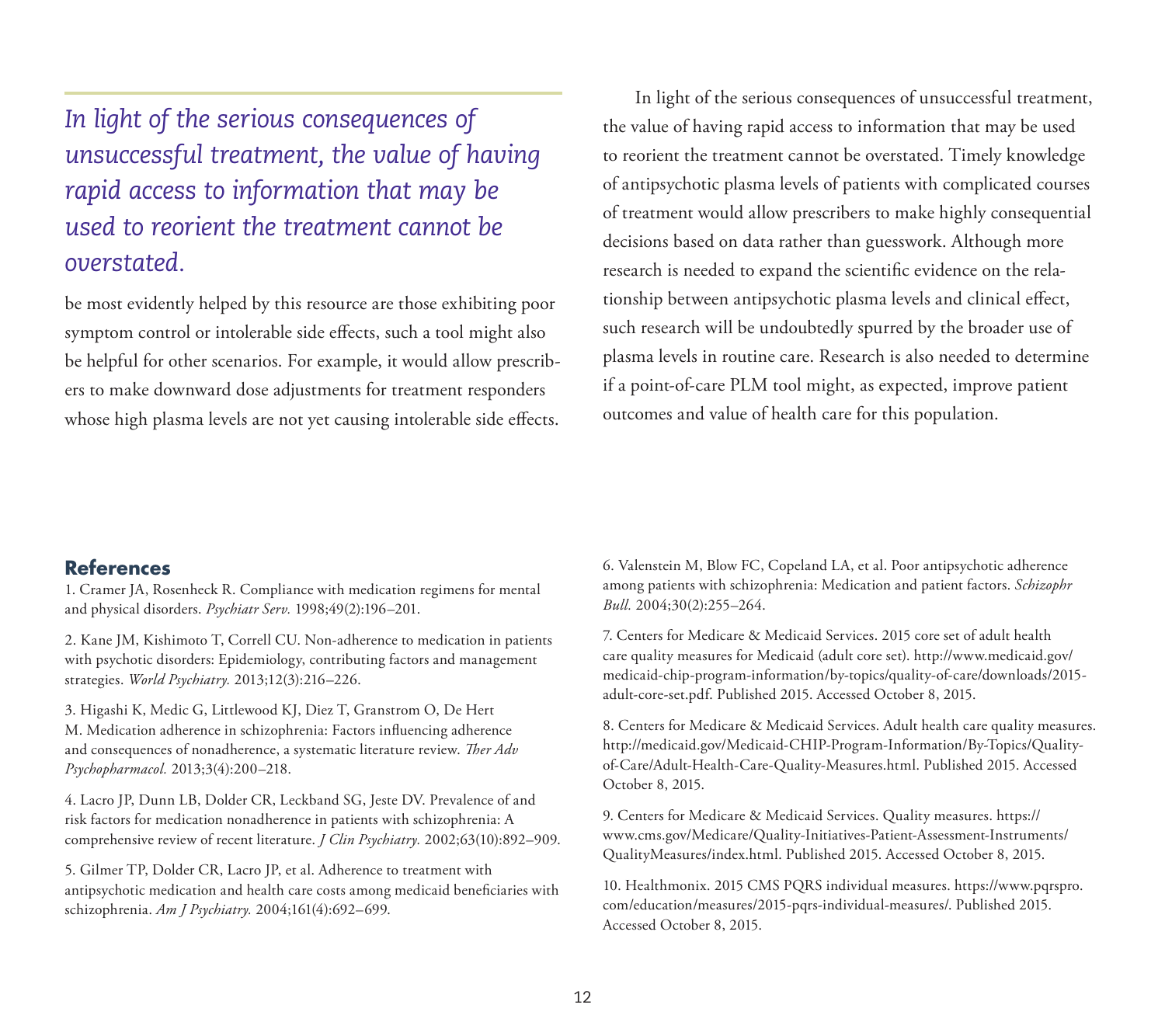11. Department of Health and Human Services. 2014 annual report on the quality of health care for adults enrolled in Medicaid. [http://medicaid.gov/](http://medicaid.gov/medicaid-chip-program-information/by-topics/quality-of-care/downloads/2014-adult-sec-rept.pdf) [medicaid-chip-program-information/by-topics/quality-of-care/downloads/2014](http://medicaid.gov/medicaid-chip-program-information/by-topics/quality-of-care/downloads/2014-adult-sec-rept.pdf) [adult-sec-rept.pdf.](http://medicaid.gov/medicaid-chip-program-information/by-topics/quality-of-care/downloads/2014-adult-sec-rept.pdf) Published 2014. Accessed October 8, 2015.

12. Velligan DI, Weiden PJ, Sajatovic M, et al. Assessment of adherence problems in patients with serious and persistent mental illness: recommendations from the Expert Consensus Guidelines. *J Psychiatr Pract.* 2010;16(1):34–45.

13. Byerly M, Fisher R, Whatley K, et al. A comparison of electronic monitoring vs. clinician rating of antipsychotic adherence in outpatients with schizophrenia. *Psychiatry Res.* 2005;133(2-3):129–133.

14. Osterberg L, Blaschke T. Adherence to medication. *N Engl J Med.*  2005;353(5):487–497.

15. Arango C, Kapur S, Kahn RS. Going beyond "trial-and-error" in psychiatric treatments: OPTiMiSE-ing the treatment of first episode of schizophrenia. *Schizophr Bull.* 2015;41(3):546–548.

16. Lieberman JA, Stroup TS, McEvoy JP, et al. Effectiveness of antipsychotic drugs in patients with chronic schizophrenia. *N Engl J Med.*  2005;353(12):1209–1223.

17. Mortimer A, Singh P, Shepherd C, Puthiryackal J. Clozapine for treatmentresistant schizophrenia: National Institute of Clinical Excellence (NICE) guidance in the real world. *Clin Schizophr Relat Psychoses.* 2010;4(1):49–55.

18. Kane J, Honigfeld G, Singer J, Meltzer H. Clozapine for the treatmentresistant schizophrenic. A double-blind comparison with chlorpromazine. *Arch Gen Psychiatry.* 1988;45(9):789–796.

19. Kennedy JL, Altar CA, Taylor DL, Degtiar I, Hornberger JC. The social and economic burden of treatment-resistant schizophrenia: A systematic literature review. *Int Clin Psychopharmacol.* 2014;29(2):63–76.

20. Conley RR, Kelly DL. Management of treatment resistance in schizophrenia. *Biol Psychiatry.* 2001;50(11):898–911.

21. Gören JL, Meterko M, Williams S, et al. Antipsychotic prescribing pathways, polypharmacy, and clozapine use in treatment of schizophrenia. *Psychiatr Serv.*  2013;64(6):527–533.

22. Briesacher BA, Limcangco MR, Simoni-Wastila L, et al. The quality of antipsychotic drug prescribing in nursing homes. *Arch Intern Med.*  2005;165(11):1280–1285.

23. Predmore Z, Mattke S, Horvitz-Lennon M. Improving antipsychotic adherence among patients with schizophrenia: Savings for states. *Psychiatr Serv.*  2015;66(4):343–345.

24. Faries DE, Ascher-Svanum H, Nyhuis AW, Kinon BJ. Clinical and economic ramifications of switching antipsychotics in the treatment of schizophrenia. *BMC Psychiatry.* 2009;9:54.

25. Lin I, Muser E, Munsell M, Benson C, Menzin J. Economic impact of psychiatric relapse and recidivism among adults with schizophrenia recently released from incarceration: A Markov model analysis. *J Med Econ.*  2015;18(3):219–229.

26. Weiden PJ, Olfson M. Cost of relapse in schizophrenia. *Schizophr Bull.*  1995;21(3):419–429.

27. Perkins DO, Gu H, Boteva K, Lieberman JA. Relationship between duration of untreated psychosis and outcome in first-episode schizophrenia: A critical review and meta-analysis. *Am J Psychiatry.* 2005;162(10):1785–1804.

28. Marshall M, Lewis S, Lockwood A, Drake R, Jones P, Croudace T. Association between duration of untreated psychosis and outcome in cohorts of first-episode patients: A systematic review. *Arch Gen Psychiatry.*  2005;62(9):975–983.

29. Crumlish N, Whitty P, Clarke M, et al. Beyond the critical period: Longitudinal study of 8-year outcome in first-episode non-affective psychosis. *Br J Psychiatry.* 2009;194(1):18–24.

30. Harris MG, Henry LP, Harrigan SM, et al. The relationship between duration of untreated psychosis and outcome: An eight-year prospective study. *Schizophr Res.* 2005;79(1):85–93.

31. Addington J. The promise of early intervention. *Early Interv Psychiatry.*  2007;1(4):294–307.

32. Van Haren NE, Hulshoff Pol HE, Schnack HG, et al. Focal gray matter changes in schizophrenia across the course of the illness: A 5-year follow-up study. *Neuropsychopharmacology.* 2007;32(10):2057–2066.

33. Stahl SM. Long-acting injectable antipsychotics: Shall the last be first? *CNS Spectrums.* 2014;19(01):3–5.

34. Novick D, Haro JM, Suarez D, Perez V, Dittmann RW, Haddad PM. Predictors and clinical consequences of non-adherence with antipsychotic medication in the outpatient treatment of schizophrenia. *Psychiatry Res.*  2010;176(2–3):109–113.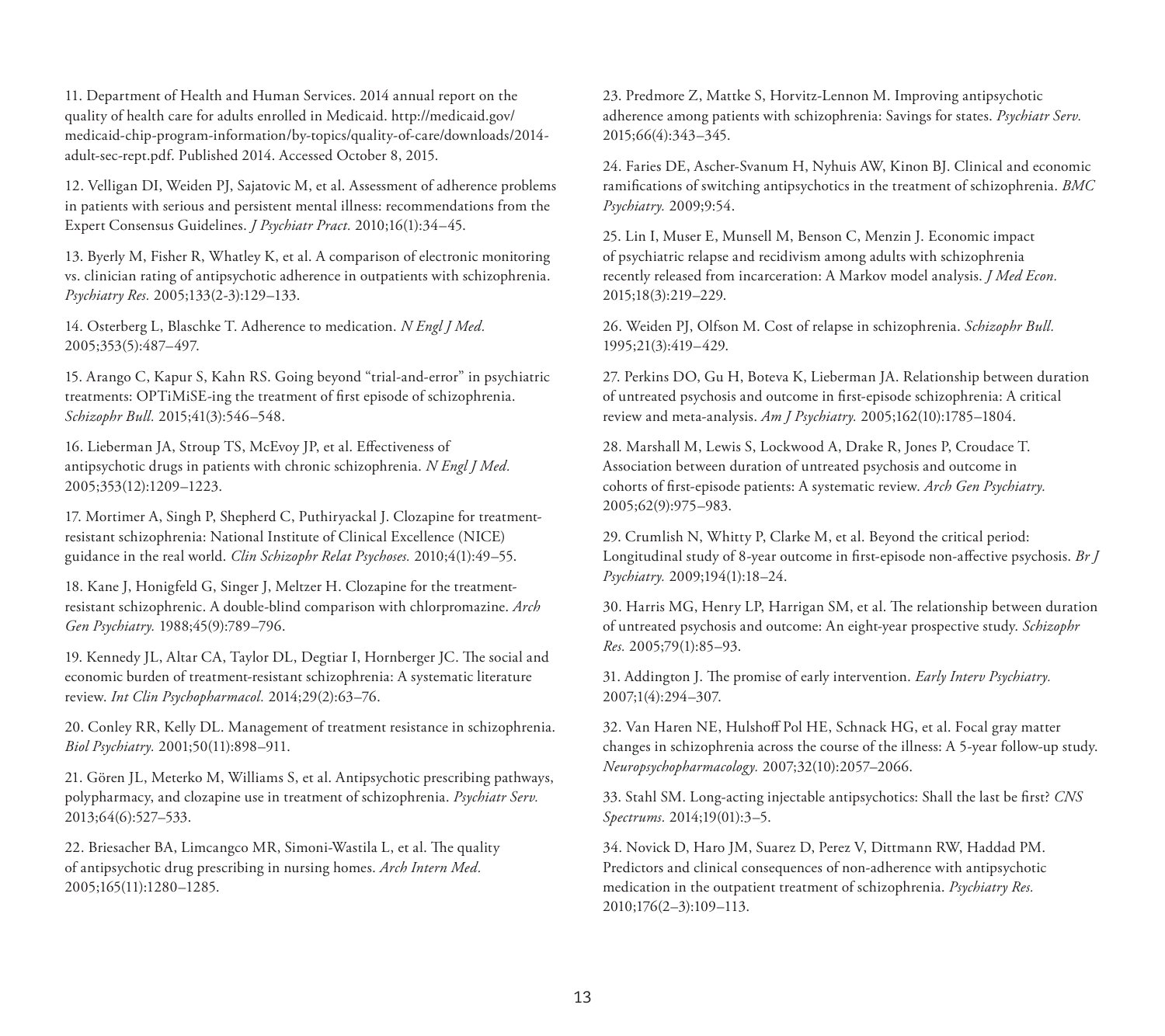35. Ascher-Svanum H, Zhu B, Faries DE, et al. The cost of relapse and the predictors of relapse in the treatment of schizophrenia. *BMC Psychiatry.*  2010;10:2.

36. Hong J, Windmeijer F, Novick D, Haro JM, Brown J. The cost of relapse in patients with schizophrenia in the European SOHO (Schizophrenia Outpatient Health Outcomes) study. *Prog Neuropsychopharmacol Bol Psychiatry.*  2009;33(5):835–841.

37. Lafeuille MH, Gravel J, Lefebvre P, et al. Patterns of relapse and associated cost burden in schizophrenia patients receiving atypical antipsychotics. *J Med Econ.* 2013;16(11):1290–1299.

38. Marcus SC, Olfson M. Outpatient antipsychotic treatment and inpatient costs of schizophrenia. *Schizophr Bull.* 2008;34(1):173–180.

39. Fazel S, Wolf A, Palm C, Lichtenstein P. Violent crime, suicide, and premature mortality in patients with schizophrenia and related disorders: A 38-year total population study in Sweden. *The Lancet Psychiatry.* 2014;1(1):44–54.

40. Mangalore R, Knapp M. Cost of schizophrenia in England. *J Ment Health Policy Econ.* 2007;10(1):23.

41. McGrath J, Saha S, Chant D, Welham J. Schizophrenia: A concise overview of incidence, prevalence, and mortality. *Epidemiol Rev.* 2008;30(1):67–76.

42. Murray CJ, Lopez AD, eds. *The global burden of disease.* Cambridge, MA: Harvard University Press; 1996.

43. Colton CW, Manderscheid RW. Congruencies in increased mortality rates, years of potential life lost, and causes of death among public mental health clients in eight states. *Prev Chronic Dis.* [http://www.cdc.gov/pcd/issues/2006/](http://www.cdc.gov/pcd/issues/2006/apr/05_0180.htm) [apr/05\\_0180.htm.](http://www.cdc.gov/pcd/issues/2006/apr/05_0180.htm) Published 2006.

44. Brown S, Inskip H, Barraclough B. Causes of the excess mortality of schizophrenia. *Br J Psychiatry.* 2000;177:212–217.

45. Whiteford HA, Degenhardt L, Rehm J, et al. Global burden of disease attributable to mental and substance use disorders: Findings from the Global Burden of Disease Study 2010. *The Lancet.* 2013;382(9904):1575–1586.

46. Murphy JM. Psychiatric labeling in cross-cultural perspective. *Science.*  1976;191(4231):1019–1028.

47. Weinberger DR, Harrison PJ. *Schizophrenia.* Third ed. Oxford, U.K.: Wiley-Blackwell; 2011.

48. Maj M. Physical health care in persons with severe mental illness: A public health and ethical priority. *World Psychiatry.* 2009;8(1):1–2.

49. Harris EC, Barraclough B. Excess mortality of mental disorder. *Br J Psychiatry.* 1998;173:11–53.

50. Osby U, Correia N, Brandt L, Ekbom A, Sparen P. Time trends in schizophrenia mortality in Stockholm County, Sweden: Cohort study. *BMJ (International Edition).* 2000;321(7259):483.

51. Blomqvist AG, Leger PT, Hoch JS. The cost of schizophrenia: Lessons from an international comparison. *J Ment Health Policy Econ.* 2006;9(4):177–183.

52. Salize HJ, McCabe R, Bullenkamp J, et al. Cost of treatment of schizophrenia in six European countries. *Schizophr Res.* 2009;111(1-3):70–77.

53. Knapp M, Mangalore R, Simon J. The global costs of schizophrenia. *Schizophr Bull.* 2004;30(2):279–293.

54. Grover SGS, Avasthi A, Subho Chakrabarti P, Chakrabarti S. Cost of illness of schizophrenia. *J Pak Psychiatr Soc.* 2006;3(1):12–20.

55. Goeree R, Farahati F, Burke N, et al. The economic burden of schizophrenia in Canada in 2004. *Curr Med Res Opin.* 2005;21(12):2017–2028.

56. Wu EQ, Birnbaum HG, Shi L. The economic burden of schizophrenia in the United States in 2002. *J Clin Psychiatry.* 2006;66(9):1122–1129.

57. Halfhill TR. Tom's inflation calculator. JavaScript (Version 2.04). [http://www.](http://www.halfhill.com/inflation_js.html) [halfhill.com/inflation\\_js.html.](http://www.halfhill.com/inflation_js.html) Accessed October 21, 2015. Published 2015.

58. Lopez LV, Kane JM. Plasma levels of second-generation antipsychotics and clinical response in acute psychosis: A review of the literature. *Schizophr Res.*  2013;147(2–3):368–374.

59. Conca A, Schmidt E, Pastore M, Hiemke C, Duffy D, Giupponi G. Therapeutic drug monitoring in Italian psychiatry. *Pharmacopsychiatry.*  2011;44(6):259–262.

60. Hiemke C, Baumann P, Bergemann N, et al. AGNP consensus guidelines for therapeutic drug monitoring in psychiatry: Update 2011. *Pharmacopsychiatry.*  2011;44(6):195–235.

61. Lopez LV, Kane JM. Recommendations for the monitoring of serum concentrations of antipsychotic drugs in the treatment of schizophrenia. *J Clin Psychiatry.* 2015;76(9):1249–1250.

62. McCutcheon R, Beck K, Bloomfield MA, Marques TR, Rogdaki M, Howes OD. Treatment resistant or resistant to treatment? Antipsychotic plasma levels in patients with poorly controlled psychotic symptoms. *J Psychopharmacol.* 2015.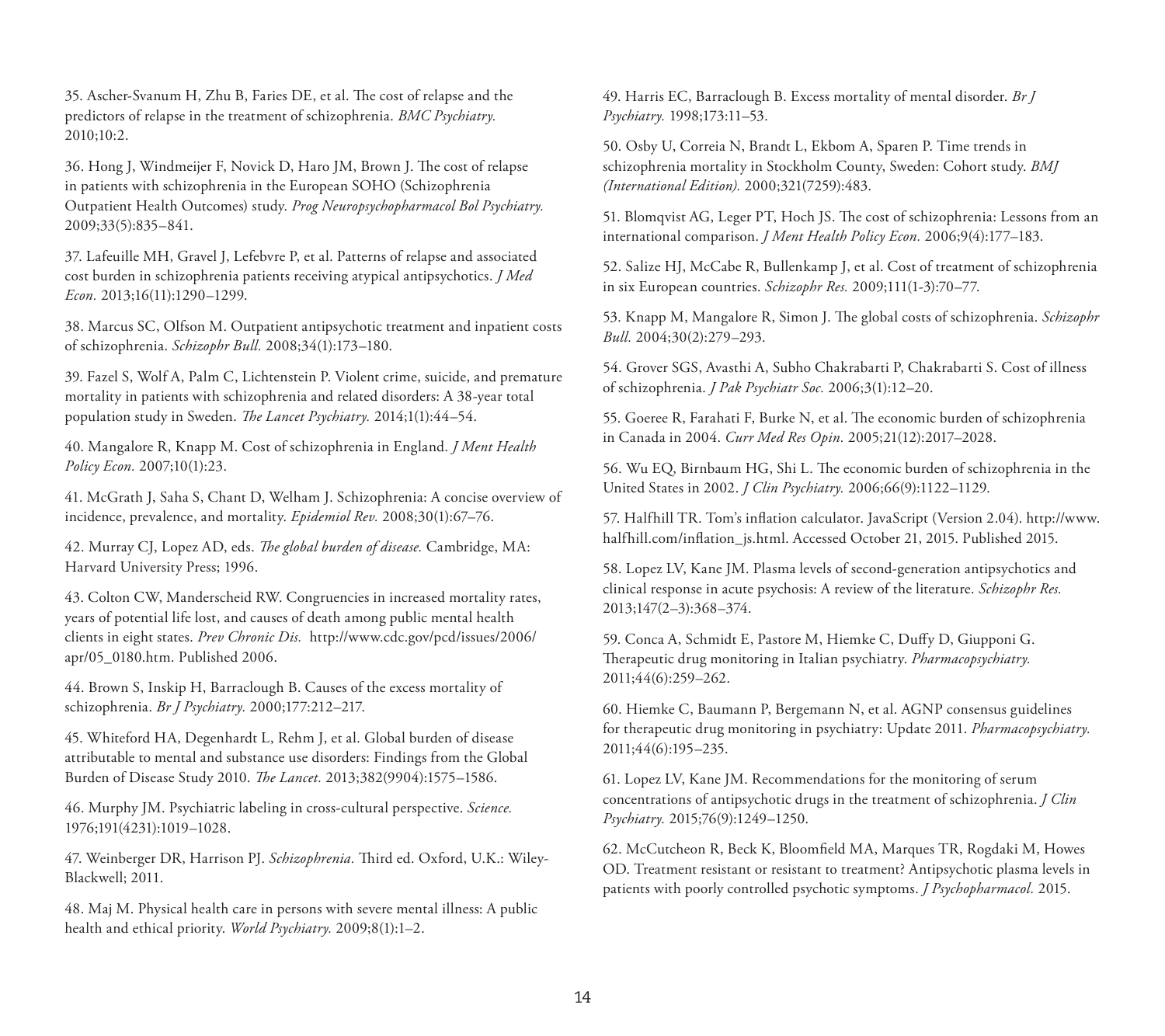63. Perry PJ, Sanger T, Beasley C. Olanzapine plasma concentrations and clinical response in acutely ill schizophrenic patients. *J Clin Psychopharmacol.*  1997;17(6):472–477.

64. Kane J. Personal communication with John Kane. 2015.

65. Hiemke C. Personal communication with Christoph Hiemke. 2015.

66. Howes O. Personal communication with Oliver Howes. 2015.

67. Perry P. Personal communication with Paul Perry. 2015.

68. Law S, Haddad PM, Chaudhry IB, et al. Antipsychotic therapeutic drug monitoring: psychiatrists' attitudes and factors predicting likely future use. *Ther Adv Psychopharmacol.* 2015:1–10.

69. Best-Shaw L, Gudbrandsen M, Nagar J, Rose D, David AS, Patel MX. Psychiatrists' perspectives on antipsychotic dose and the role of plasma concentration therapeutic drug monitoring. *Therapeutic Drug Monitoring.*  2014;36(4):486–493.

70. Bishara D, Olofinjana O, Sparshatt A, Kapur S, Taylor D, Patel MX. Olanzapine: A systematic review and meta-regression of the relationships between dose, plasma concentration, receptor occupancy, and response. *J Clin Psychopharmacol.* 2013;33(3):329–335.

71. Stark A, Scott J. A review of the use of clozapine levels to guide treatment and determine cause of death. *Aust N Z J Psychiatry.* 2012;46(9):816–825.

72. Varma S, Bishara D, Besag FMC, Taylor D. Clozapine-related EEG changes and seizures: Dose and plasma-level relationships. *Ther Adv Psychopharmacol.*  2011;1(2):47–66.

73. Ulrich S, Wurthmann C, Brosz M, Meyer F. The relationship between serum concentration and therapeutic effect of haloperidol in patients with acute schizophrenia. *Clin Pharmacokinet.* 1998;34(3):227–263.

74. Hansen L, Larsen N-E, Vestergård P. Plasma levels of perphenazine (Trilafon) related to development of extrapyramidal side effects. *Psychopharmacology (Berl).*  1981;74(4):306–309.

75. Spina E, Avenoso A, Facciolà G, et al. Relationship between plasma concentrations of clozapine and norclozapine and therapeutic response in patients with schizophrenia resistant to conventional neuroleptics. *Psychopharmacology (Berl).* 2000;148(1):83–89.

76. Donohue JM, O'Malley JD, Horvitz-Lennon M, Taub AL, Berndt ER, Huskamp HA. Changes in physician antipsychotic prescribing preferences, 2002–2007. *Psychiatr Serv.* 2014;65(3):315–322.

77. Gallini A, Gardette V, Oumouhou N, Andrieu S, Donohue JM. Evolution of general practitioners' preferences for antipsychotics in France, 2003–2010. *Psychiatr Services.* 2015.

78. Suzuki H, Gen K, Otomo M, et al. Relationship between the plasma concentration of paliperidone and the clinical and drug<sub>Minduced</sub> extrapyramidal symptoms in elderly patients with schizophrenia. *Hum Psychopharmacol.*  2014;29(3):244–250.

79. Patel MX, Bowskill S, Couchman L, et al. Plasma olanzapine in relation to prescribed dose and other factors: data from a therapeutic drug monitoring service, 1999-2009. *J Clin Psychopharmacol.* 2011;31(4):411–417.

80. Nikisch G, Baumann P, Oneda B, et al. Cytochrome P450 and ABCB1 genetics: Association with quetiapine and norquetiapine plasma and cerebrospinal fluid concentrations and with clinical response in patients suffering from schizophrenia. A pilot study. *J Psychopharmacol.* 2011;25(7):896–907.

81. Tsutsumi C, Uchida H, Suzuki T, et al. The evolution of antipsychotic switch and polypharmacy in natural practice—A longitudinal perspective. *Schizophr Res.*  2011;130(1–3):40–46.

82. Lin J, Wong B, Offord S, Mirski D. Healthcare cost reductions associated with the use of LAI formulations of antipsychotic medications versus oral among patients with schizophrenia. *J Behav Health Serv Res.* 2013;40(3):355–366.

83. Velligan D, Mintz J, Maples N, et al. A randomized trial comparing in person and electronic interventions for improving adherence to oral medications in schizophrenia. *Schizophr Bull.* 2013;39(5):999–1007.

84. Priebe S, Yeeles K, Bremner S, et al. Effectiveness of financial incentives to improve adherence to maintenance treatment with antipsychotics: cluster randomised controlled trial. *BMJ.* 2013;347:f5847.

85. Remington G, Foussias G, Agid O. Progress in defining optimal treatment outcome in schizophrenia. *CNS Drugs.* 2010;24(1):9–20.

86. Löffler W, Kilian R, Toumi M, Angermeyer M. Schizophrenic patients' subjective reasons for compliance and noncompliance with neuroleptic treatment. *Pharmacopsychiatry.* 2003;36(3):105–112.

87. Velligan DI, Weiden PJ, Sajatovic M, et al. The expert consensus guideline series: Adherence problems in patients with serious and persistent mental illness. *J Clin Psychiatry.* 2009;70(Suppl 4):1–46.

88. Ereshefsky L. Pharmacokinetics and drug interactions: Update for new antipsychotics. *J Clin Psychiatry.* 1996.